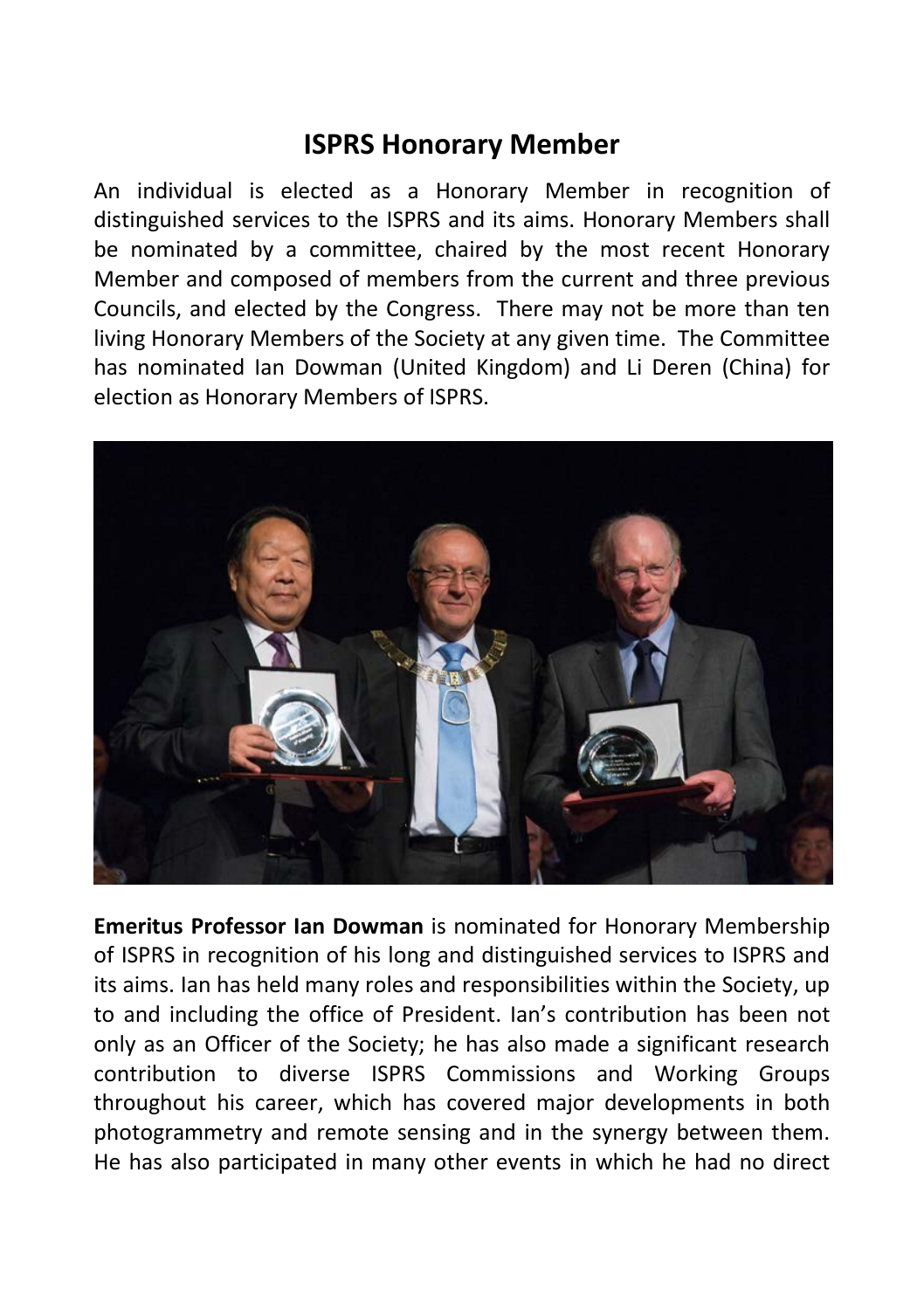leadership role. Ian's proactive approach has ensured that the Society has turned many of these changes to its advantage.

Ian has had a very distinguished academic career at University College London (UCL). He gained his formal academic qualifications at UCL, completing a BSc in Geography, and a Diploma and PhD in Photogrammetry. After a short period working as a survey practitioner in Australia, he returned to UCL where he has held many academic positions including Dean of Engineering. From 1991 to 2008 he was Professor of Photogrammetry and Remote Sensing, a clear mark of the University authorities' recognition of his ability as a teacher as well as his contribution to the international research community in these fields.

Besides a sustained involvement with ISPRS, Ian has found time to make a significant contribution to organisations in the UK Including the Royal Institution of Chartered Surveyors (RICS), the Photogrammetric Society he was President, and he was elected an Honorary Member in 1999. Ian has also been Chairman of the Scientific Committee of the Organisation Européenne d'Etudes Photogrammétriques Expérimentales (OEEPE, now EuroSDR, a Regional Member of ISPRS). He has been awarded many honours for his work. Such a distinguished and sustained international contribution in support of the activities and aims of the International Society for Photogrammetry and Remote Sensing is presented as being worthy of Honorary Membership of ISPRS.

**Professor Dr. Li Deren**, scientist in photogrammetry and remote sensing, holds dual membership in both the Chinese Academy of Sciences and the Chinese Academy of Engineering, is member of the Euro-Asia International Academy of Science, and honorary doctor of ETH Zürich. At present, he is Professor and PhD supervisor of Wuhan University, Vice-President of the Chinese Society of Geodesy, Photogrammetry and Cartography, Vicepresident of Hubei Association for Science and Technology (HAST), Chair of the Academic Committee of Wuhan University and the State Key Laboratory of Information Engineering in Surveying, Mapping and Remote Sensing (LIESMARS).

In the 1980s, Professor Li Deren was mainly engaged in the studies of observation errors and processing methods in geodesy and photogrammetry. In 1985, he completed theoretical research in the